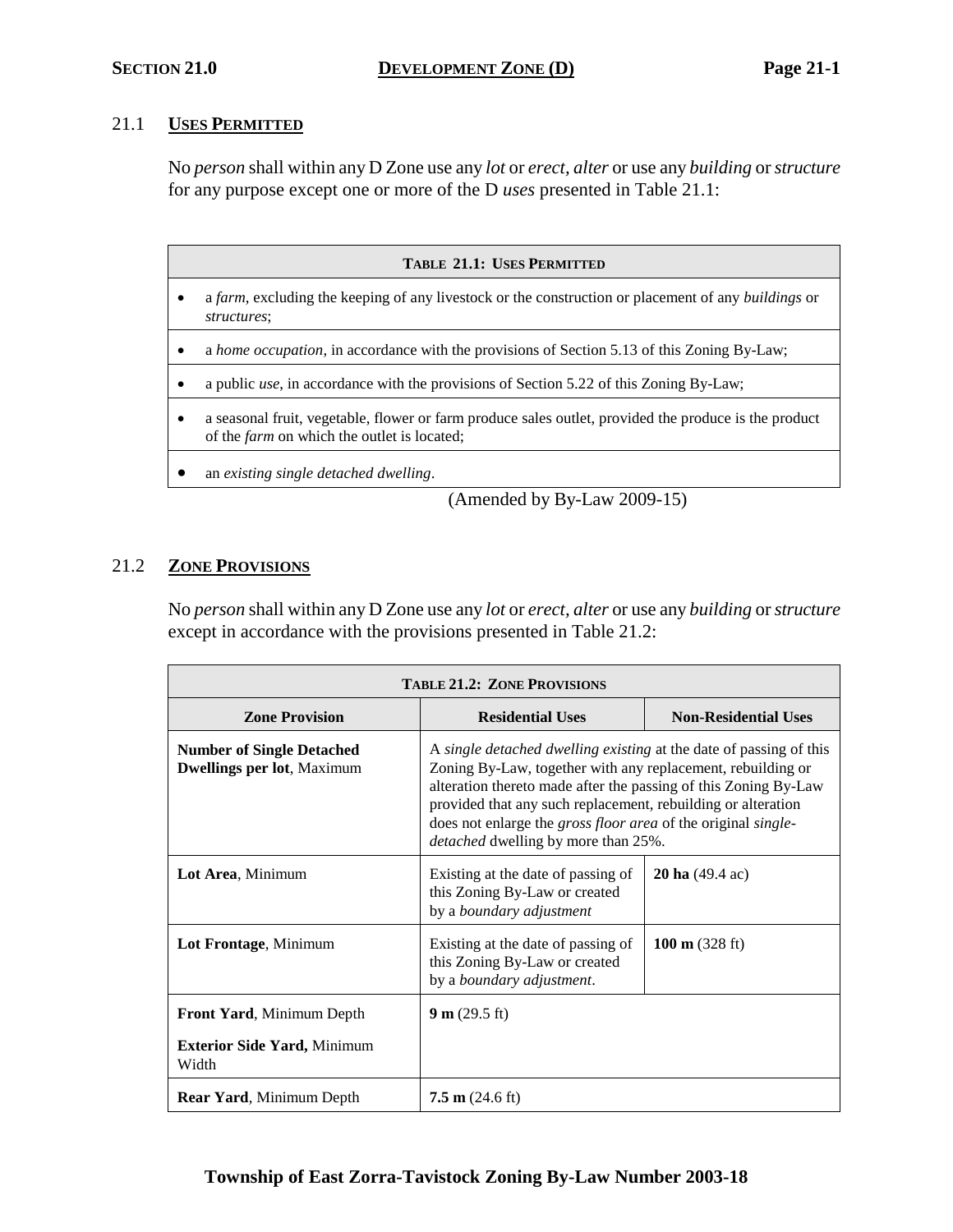| <b>TABLE 21.2: ZONE PROVISIONS</b>                                       |                                                                               |                                                                                   |  |  |
|--------------------------------------------------------------------------|-------------------------------------------------------------------------------|-----------------------------------------------------------------------------------|--|--|
| <b>Zone Provision</b>                                                    | <b>Residential Uses</b>                                                       | <b>Non-Residential Uses</b>                                                       |  |  |
| <b>Interior Side Yard, Minimum</b><br>Width                              | $3 \text{ m}$ (9.8 ft) on one side and<br>1.5 $m$ (4.9 ft) on the narrow side | $7.5 \text{ m}$ (24.6 ft)                                                         |  |  |
| <b>Setback, Minimum Distance from</b><br>the Centreline of a County Road | $22 \text{ m} (72.2 \text{ ft})$                                              |                                                                                   |  |  |
| Lot Coverage, Maximum                                                    | 30% of the lot area                                                           | none                                                                              |  |  |
| <b>Height of Building, Maximum</b>                                       | 11 m $(36.1 \text{ ft})$                                                      | 15 m $(49.2 \text{ ft})$ , or in<br>accordance with<br>Section 5.32 of the By-Law |  |  |
| Parking and Accessory Buildings,<br>Etc.                                 | In accordance with the provisions of Section 5 of this Zoning<br>By-Law.      |                                                                                   |  |  |

### 21.3 **SPECIAL PROVISIONS**

## 21.3.1 **Location: Part Lots 22 & 23, Concession 6, (South Easthope), D-1 (Key Map 3)** (Amended by By-Law 2021-09)

21.3.1.1 Notwithstanding any provisions of this Zoning By-Law to the contrary, no *person* shall within any D-1 Zone use any *lot*, or *erect, alter* or use any *building* or *structure* for any purpose except the following:

all *uses* permitted in Section 21.1 of this Zoning By-Law.

- 21.3.1.2 Notwithstanding any provision of this Zoning By-Law to the contrary, no *person* shall within any D-1 Zone use any *lot*, or *erect, alter* or use any *building* or *structure* for any purpose except in accordance with the following provisions:
- 21.3.1.2.1 LOT AREA

**Minimum 7.9 ha** (15.5 ac)

21.3.1.2.2 LOT FRONTAGE

Minimum **20.0 m** (65.6 ft)

21.3.1.2.3 That all the other provisions of the D Zone in Section 21.2 and all other relevant provisions contained in this Zoning By-Law shall continue to apply mutatis mutandis.

February/21